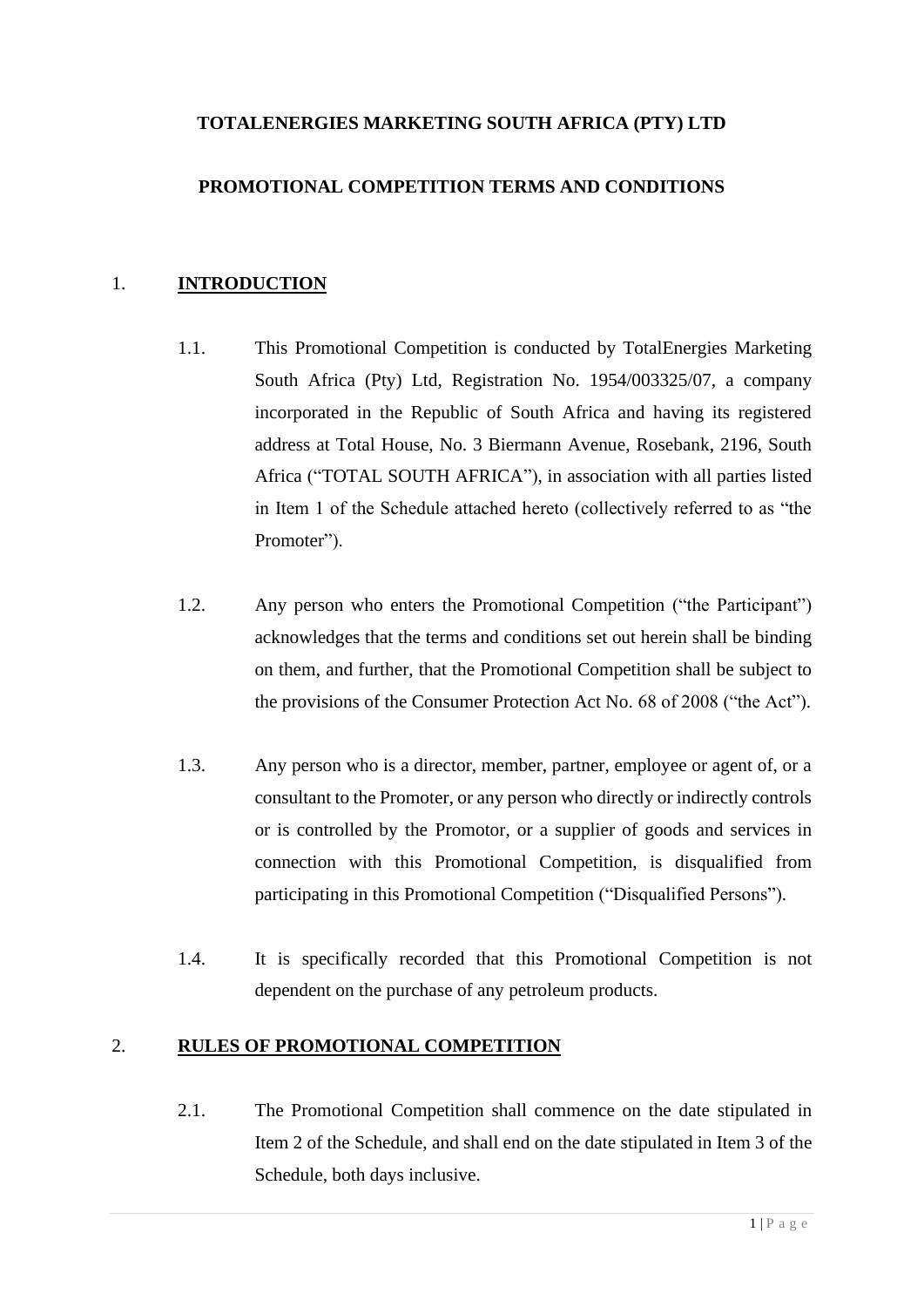- 2.2. To participate in the Promotional Competition, the Participant must be a citizen or a permanent resident of South Africa, be in possession of a valid South African Identity Document and/or Passport and must be 18 years or older as at the date on which the Participant enters the Promotional Competition or, if a minor, must be assisted to the extent necessary by a parent and/or a legal guardian.
- 2.3. To enter the Promotional Competition, the Participant must purchase an item as more fully described in Item 4 of the Schedule ("the Participating Products").
- 2.4. The Participants stand a chance to win the prizes as set out in Item 5 of the Schedule.
- 2.5. Participants may enter the Promotional Competition as many times as they wish, provided that they purchase the Participating Products each time, and retain their till slips for each purchase, for verification purposes.
- 2.6. Participants are only eligible for one prize under this Promotional Competition, and only one winner per household is entitled to win a prize.
- 2.7. In addition to the above, Participants may not enter this Promotional Competition or be a winner if they have won a competition promoted by the Promoter (either jointly or separately from each other) within the past six (6) months.
- 2.8. Prizes are not transferrable, and may not be deferred, changed or exchanged for any other item or cash.
- 2.9. The Promotional Competition shall be subject to the additional terms and conditions as stipulated in Item 6 of the Schedule.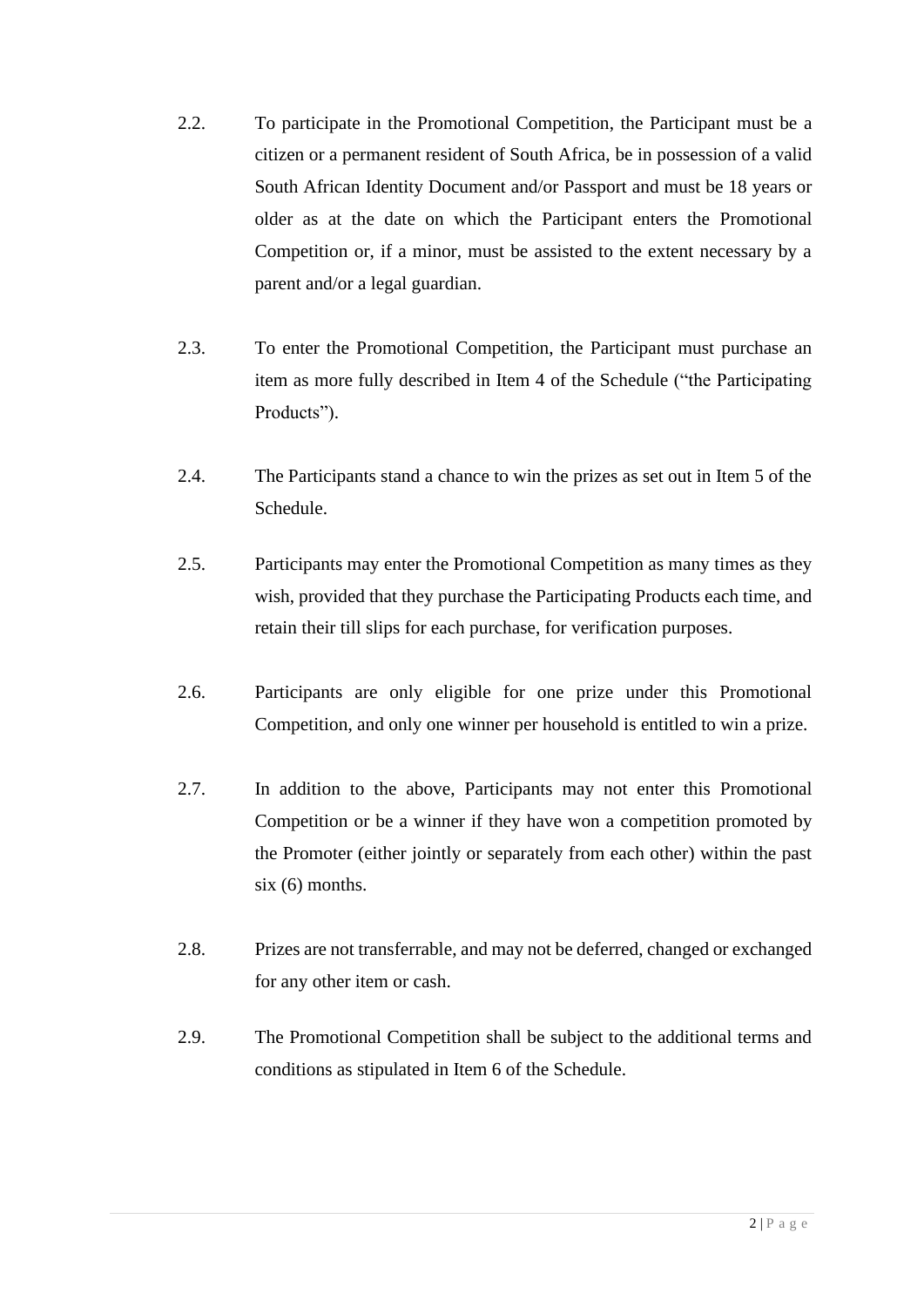#### 3. **SELECTION OF WINNER/S AND CLAIMING OF PRIZES**

- 3.1. Participants to whom prizes will be awarded will be selected through a random draw, which draw will be conducted in the presence of an external auditor in compliance with the Act.
- 3.2. The draw/s will take place as more fully described in Item 7 of the Schedule, which details are subject to change without notice to the Participants.
- 3.3. Winners will be contacted in the manner as outlined in Item 8 of the Schedule.
- 3.4. Should the Promoter be unable to get in touch with the winner within the timeframe as outlined in Item 8 of the Schedule, or to complete the verification process after drawing his/her entry for any reason whatsoever, the Promoter reserves the right to disqualify such winner, and in such instance, proceed with the draw of a replacement winner.
- 3.5. Should a Participant win a prize, the Participant undertakes to expeditiously do all things necessary to enable the Promoter to comply with all of its obligations in terms of the Act, including but not limited to, providing such personal information as may be required in order to facilitate the handing over of the prize (including providing proof of address and identity number, and signing receipt of the prize upon its delivery).
- 3.6. The Promoter will require the winner/s to complete and submit an Information Disclosure Agreement and an Indemnification, to enable the Promoters to ensure full compliance with the terms and conditions of the Promotional Competition, and the Act. Should the winner/s refuse or be unable to comply with this rule or any other rule contained herein, such winner/s will be automatically disqualified.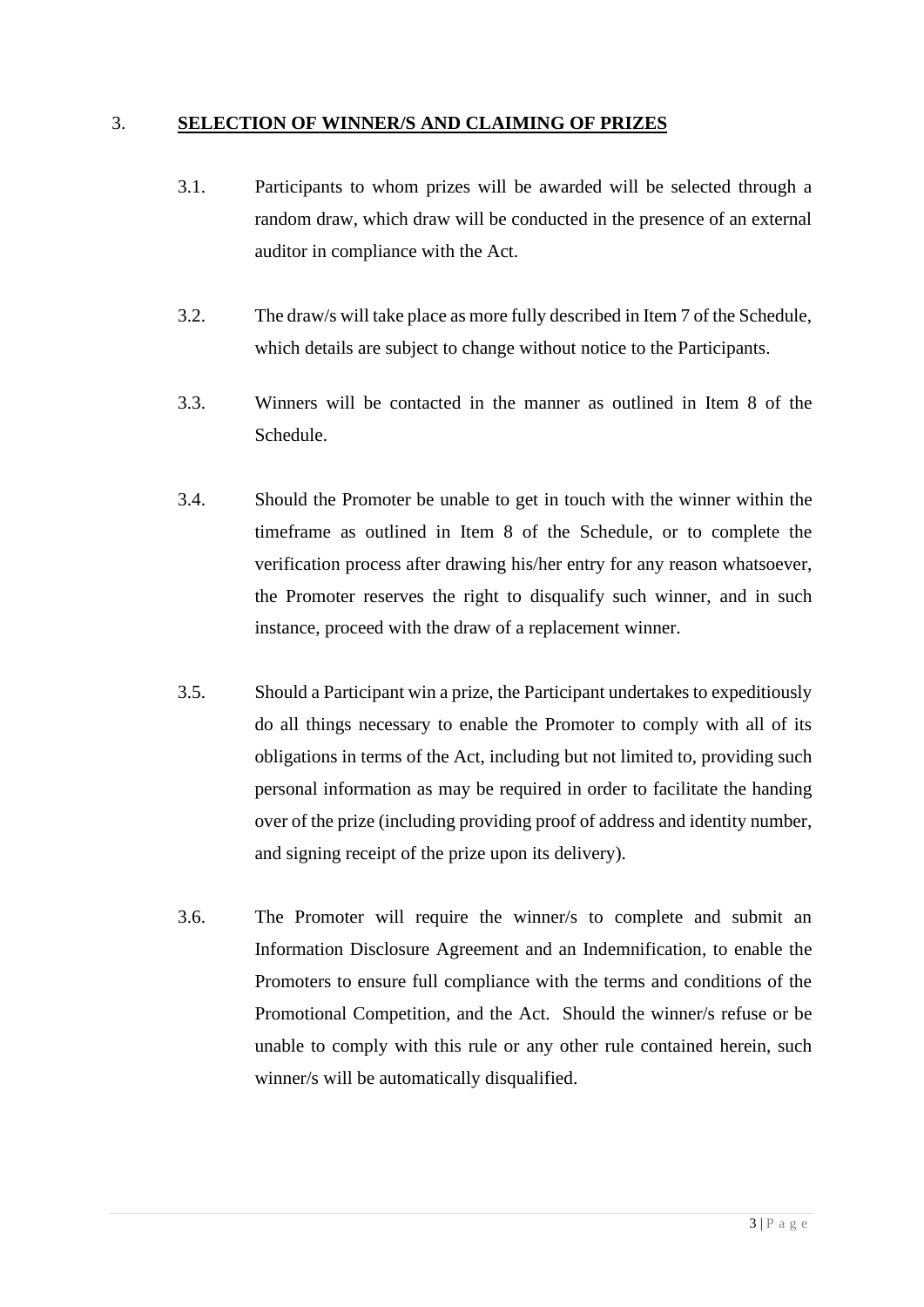#### 4. **IMPORTANT NOTICES**

- 4.1. **The Participant shall not hold the Promoter liable for any entries which are not received, whether timeously or at all, regardless of the cause thereof, and shall not hold the Promoter liable for any problems or technical malfunction of any telephone network or lines, computer online systems, service, or providers, computer hardware or software failures or malfunctions, traffic congestion (whether physical, or on the internet, telephone lines or at any service provider, website or other device or medium), or any combination thereof, or any other technical or other problems.**
- **4.2. All entries which are unclear or illegible, which are submitted via an incorrect entry mechanism or contain errors or are from a Disqualified Person, will be declared invalid.**
- 4.3. **The Promoter does not make any representation or give any warranties, whether expressly or implicitly as to a prize, and in particular, without limitation, makes no representations and gives no warranty that a prize, or any aspect thereof, will –**
	- 4.3.1. **meet the Participant's requirements, preferences, standards or expectations; or**
	- 4.3.2. **be satisfactory and punctual.**
- 4.4. **The Participant acknowledges that he/she shall not be entitled to claim a prize, should it be unlawful for the Promoter to supply such a prize to the Participant. Should the Participant not qualify to receive such a prize, the Participant acknowledges that he/she shall be required to forfeit it.**
- 4.5. **The Promoter reserves the right to vary, postpone, suspend, or cancel the Promotional Competition and any prizes, or any aspect thereof,**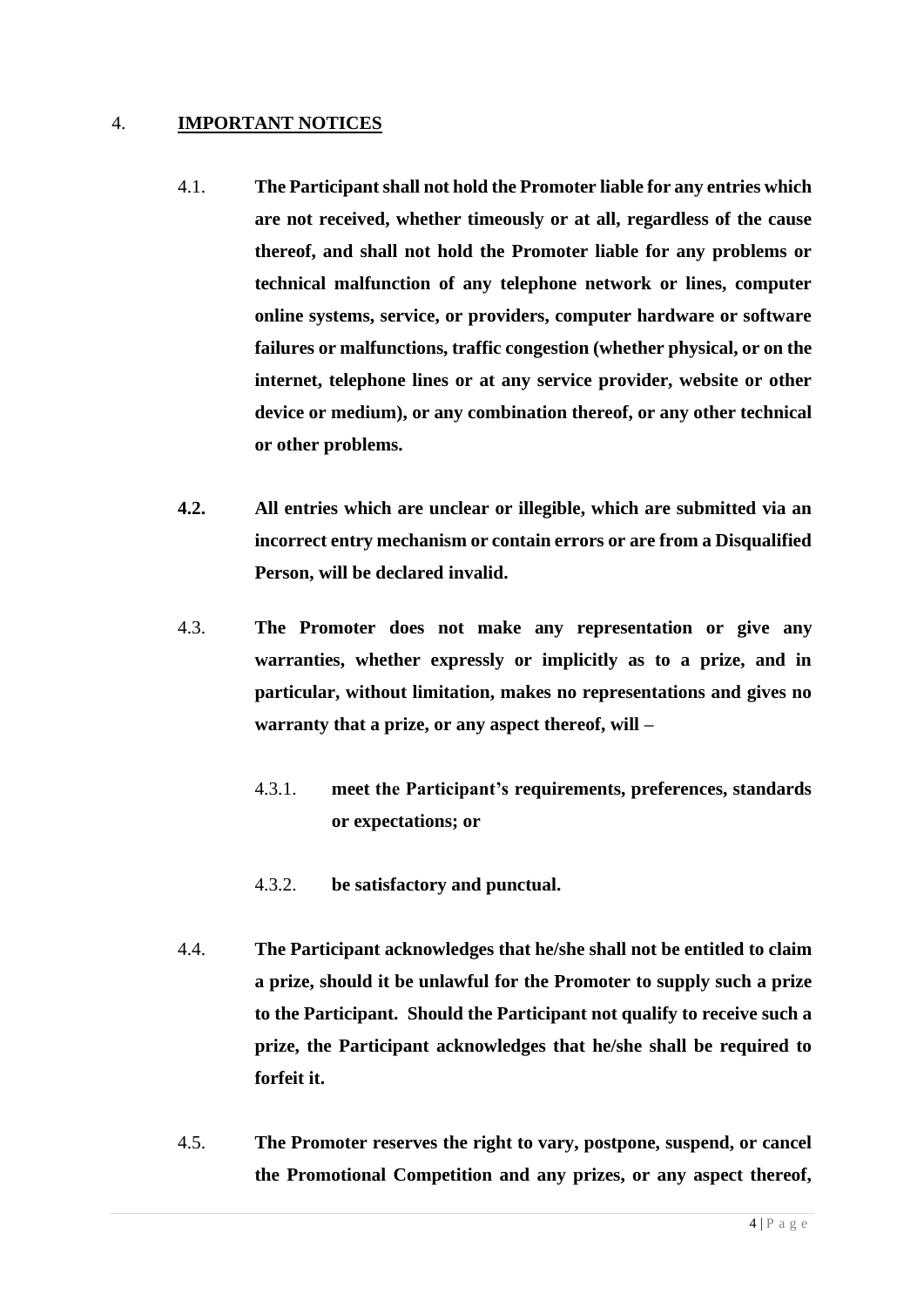**without notice, for any reason whatsoever. In the event of such variation, postponement, suspension or cancellation, the Participant agrees to waive any right, interest and expectations that he/she may have in terms of the Promotional Competition and acknowledges that he/she will have no recourse against the Promoter.** 

- 4.6. **The Participant agrees that by participating in the Promotional Competition, and his/her acceptance and/or use of a prize, or any aspect thereof, is at his/her own risk.**
- 4.7. **The Participant undertakes to sign a waiver of liability and indemnity before claiming any prize. The Promoter cannot be held responsible for any accident, injury or loss of property as a result of winning, accepting and/or utilising the prize/s won.**
- **4.8. Notwithstanding the above, all Participants and the winner/s, as the case may be, indemnify the Promoter, its advertising agencies, advisors, nominated agents, suppliers and its affiliates and/or associated companies, against any and all claims of any nature whatsoever arising out of and/or from their participation in any way howsoever in this Promotional Competition (including, as a result of any act or omission, whether as a result of negligence, misrepresentation, misconduct or otherwise on the part of the Promotor and/or use of the Prize).**

### 5. **GENERAL**

5.1. Notwithstanding clause 2.1, as read with Items 2 and 3 of the Schedule, the duration of the Promotional Competition may be altered at the sole discretion of the Promoter. The Promoter shall have the right to terminate the Promotional Competition immediately, and without notice, for any reason beyond its control.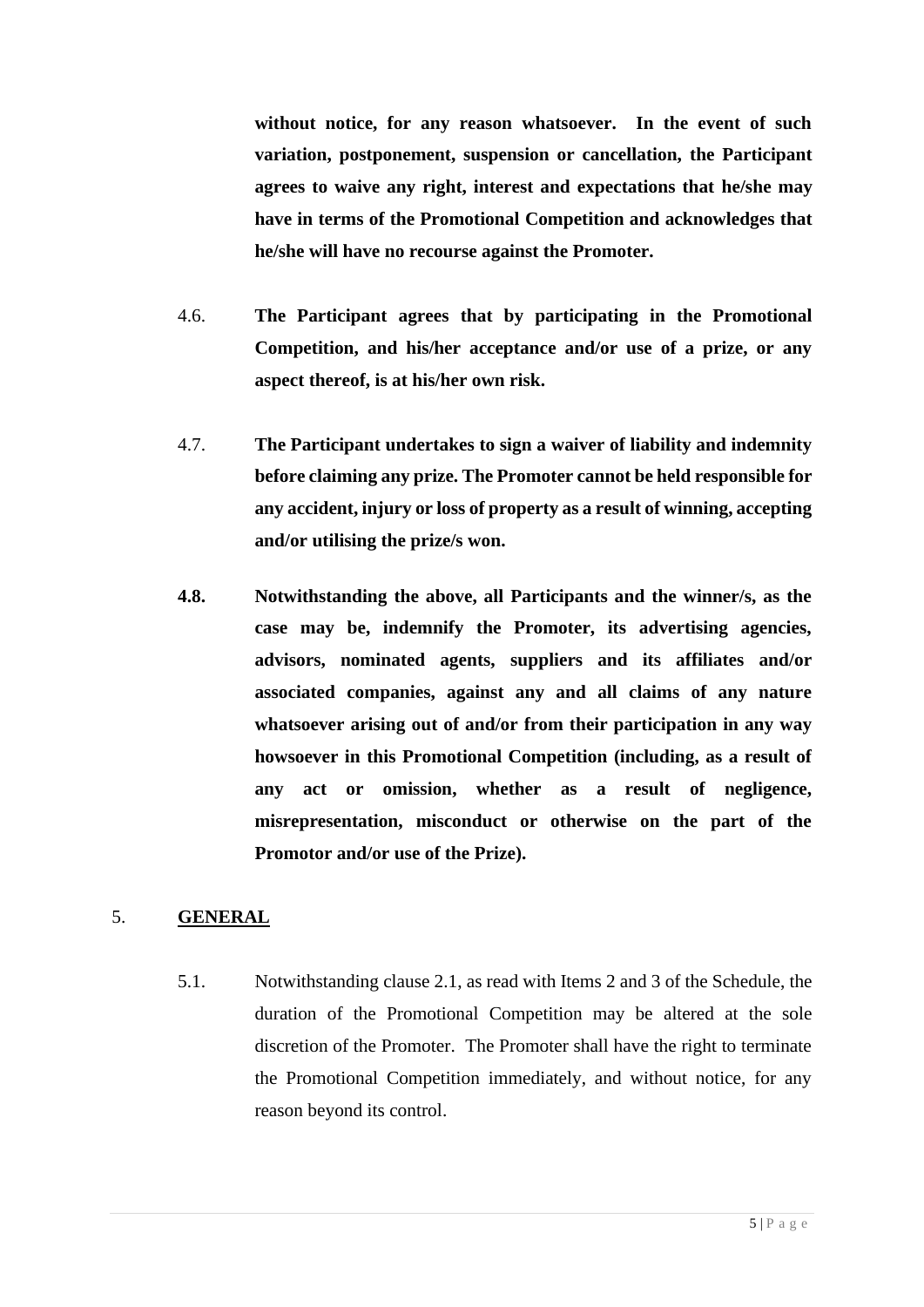- 5.2. The Participant acknowledges that the Promoter may collect, store and use (but not share) any personal information obtained by the Promotor for communication or statistical purposes. The processing of such personal information shall be subject to TotalEnergies Marketing South Africa's Privacy Policy. In the event that TotalEnergies Marketing South Africa conducts a promotional competition with associated entities, TotalEnergies South Africa PTY (LTD) cannot be held responsible for the processing activities of such associated entities, and the Participant acknowledges that he/she must acquaint him/herself with the Privacy Policy of all such associated entities.
- 5.3. The Promoter may require the winner/s to be identified and photographed, and that the photographs be published in printed media, or to appear on radio and television, or in accepting their prizes, and/or after having received prizes. The winner/s will be given the opportunity to decline to the publication of their images and to participate in the Promoter's marketing material insofar as it relates to the Promotional Competition.
- 5.4. Should any dispute arise in relation to the interpretation of the Promotional Competition and/or its terms and conditions, the Promoter's decision shall be final and binding, and no correspondence shall be entered into.
- 5.5. These terms and conditions will be construed, interpreted and enforced in accordance with the applicable laws of the Republic of South Africa.
- 5.6. In the event that any of the terms and conditions contained herein are found to be invalid, unlawful or unenforceable, such terms will be severable from the remaining terms of these terms and conditions, which will continue to be valid and enforceable.
- 5.7. Any queries in respect of the Promotional Competition, and a copy of the Promotional Competition rules, can be found at [www.totalenrgies.co.za,](http://www.totalenrgies.co.za/) or by calling the consumer services division on 0860 111 111 between 8h00 and 16h00, throughout the period of the Promotional Competition.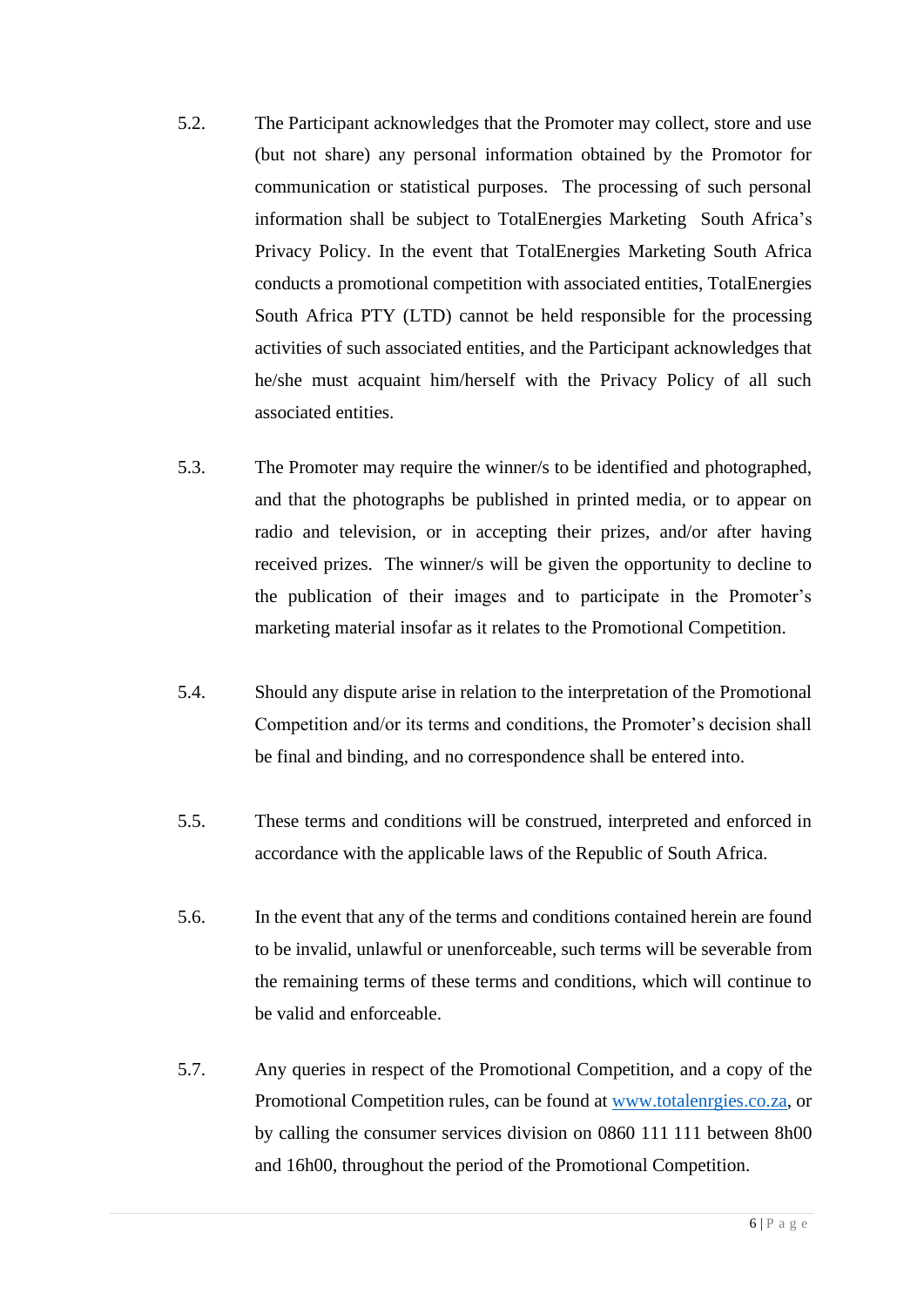# **SCHEDULE**

| $\mathbf{1}$            | <b>Associated companies</b>                                                           | TotalEnergies Marketing South Africa PTY<br>(LTD), Coca Cola, , Simba, Mondelz, Pie<br>Mans, Aquelle; Cadbury, Clover, Mr Sweets                                 |
|-------------------------|---------------------------------------------------------------------------------------|------------------------------------------------------------------------------------------------------------------------------------------------------------------|
| $\overline{2}$          | <b>Commencement Date</b>                                                              | 22 March 2022                                                                                                                                                    |
| $\overline{\mathbf{3}}$ | <b>Date Promotional Competition</b><br><b>Closes</b>                                  | 31 May 2022                                                                                                                                                      |
| $\overline{\mathbf{4}}$ | <b>Participating Products</b>                                                         | <b>Poster 1 Campaign Poster</b><br>How to enter                                                                                                                  |
|                         |                                                                                       | Buy a Minimum of 3 promos to the<br>value of R50 or more, give your cell<br>phone number to the cashier<br>Each 3x R50 spend is an entry into<br>the competition |
|                         | Poster 1                                                                              | Spend &<br>Mini Cooper Clubman!<br><b>How to</b>                                                                                                                 |
|                         | 40g/50g Crackly's Biltong<br>@R29,00                                                  |                                                                                                                                                                  |
|                         | 100g/125g Speckled eggs<br>@R28,00<br>100ml Cadbury ice cream<br>$\bullet$<br>@R27,00 | <b>TotalEnergies</b><br>  TotalEnergiesSouthAfrica @totalenergies_za/ # TotalEnergiesZA                                                                          |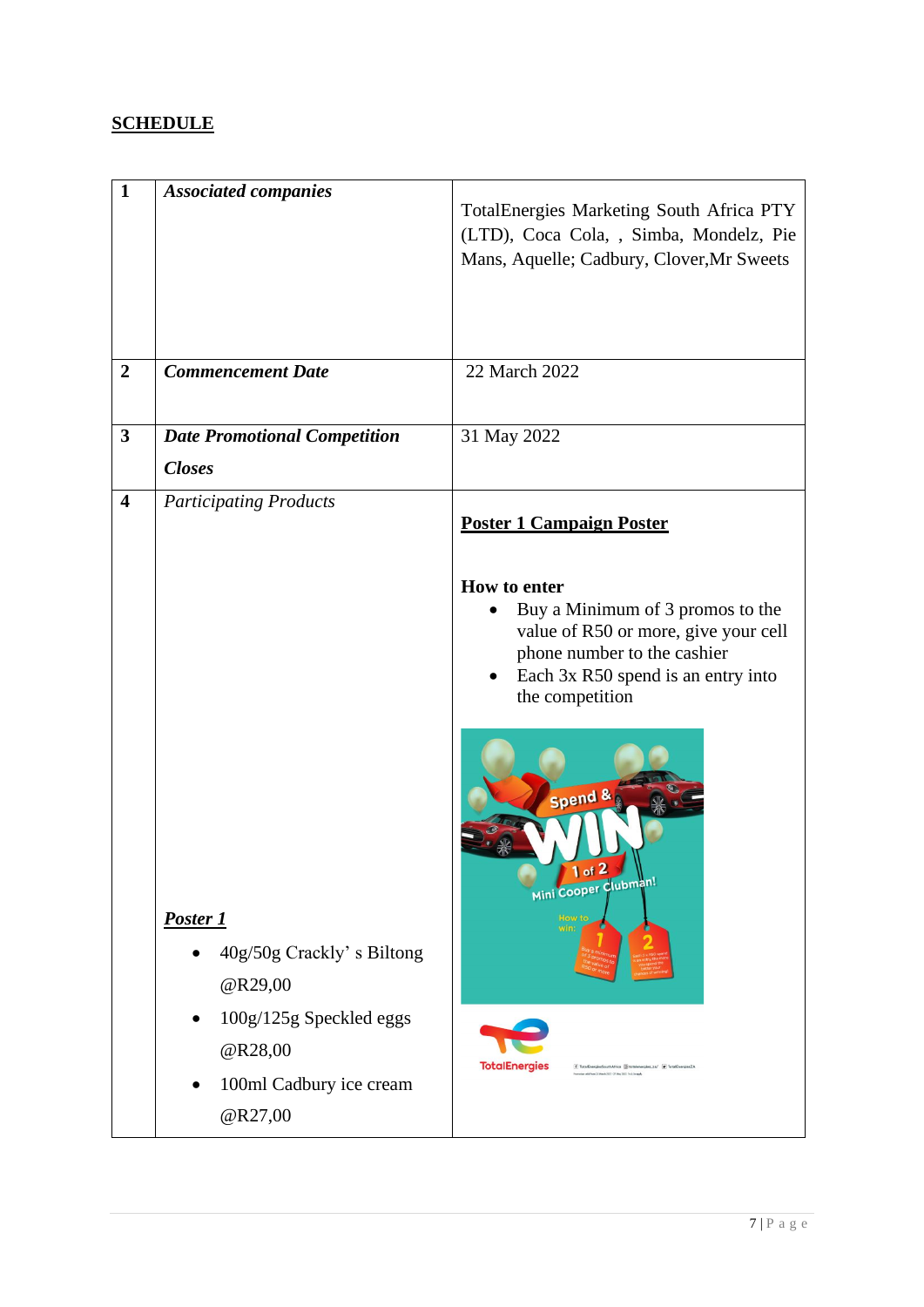